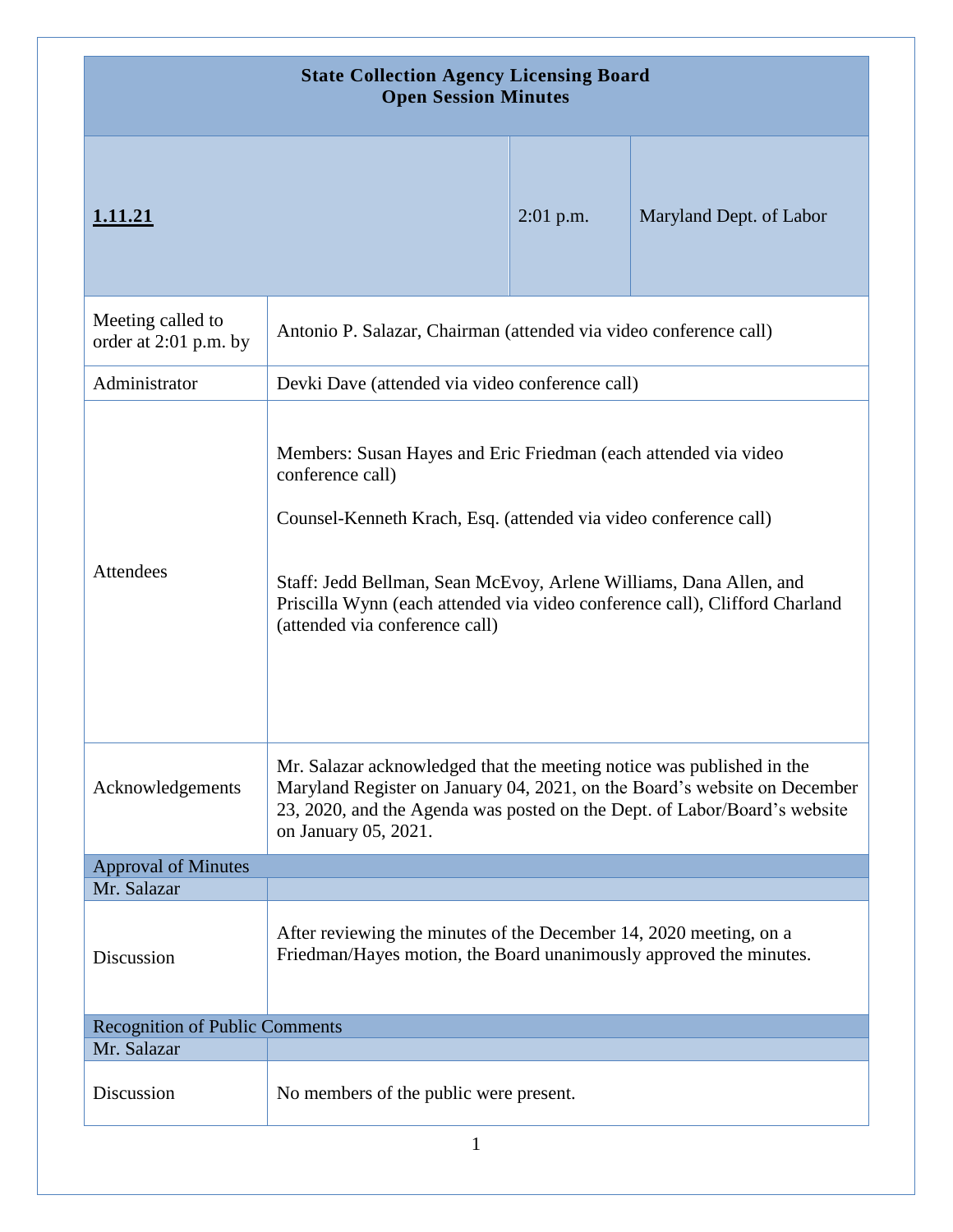|              | <b>1. Non-Depository Licensing Expiration Update</b>                                                                                                                                                                                                                                                                                                                                                                                                                                                                                                                                                                                                                                                                                                                                                                                                                                                                                                                                                                                                                                                                                                                                                                                                                                                                                                                                                                                                                                                                                                                                                                                                                                                                                                                                                                                                                                                                       |
|--------------|----------------------------------------------------------------------------------------------------------------------------------------------------------------------------------------------------------------------------------------------------------------------------------------------------------------------------------------------------------------------------------------------------------------------------------------------------------------------------------------------------------------------------------------------------------------------------------------------------------------------------------------------------------------------------------------------------------------------------------------------------------------------------------------------------------------------------------------------------------------------------------------------------------------------------------------------------------------------------------------------------------------------------------------------------------------------------------------------------------------------------------------------------------------------------------------------------------------------------------------------------------------------------------------------------------------------------------------------------------------------------------------------------------------------------------------------------------------------------------------------------------------------------------------------------------------------------------------------------------------------------------------------------------------------------------------------------------------------------------------------------------------------------------------------------------------------------------------------------------------------------------------------------------------------------|
| Ms. Williams |                                                                                                                                                                                                                                                                                                                                                                                                                                                                                                                                                                                                                                                                                                                                                                                                                                                                                                                                                                                                                                                                                                                                                                                                                                                                                                                                                                                                                                                                                                                                                                                                                                                                                                                                                                                                                                                                                                                            |
| Discussion   | Ms. Williams presented the Non-Depository Licensing Unit report. Ms.<br>Williams advised the Board that each entity's application and supporting<br>materials for licensure had been reviewed and found to have satisfied the<br>licensing qualifications. Ms. Williams proceeded to recommend that the<br>Board issue collection agency licenses to the following entities: EPA USA,<br>Inc., JCAP Funding LLC, Stillman P.C, Kinum, Inc., Encore Receivables<br>Management, Inc. (Branch), Receivables Management Partners,<br>LLC (Branch), and Constar Financial Services, LLC (Branch).<br>On a Hayes/Friedman motion, which was unanimously approved, the Board<br>voted to issue licenses to all recommended applicants.<br>Ms. Williams reported that there were four collection agency licensees that<br>surrendered their license in the past 30 days: PSS Patient Solution Services,<br>LLC, Bridgecrest Credit Company, LLC, Optimum Outcomes, Inc., and<br>Mercantile Adjustment Bureau, LLC. Ms. Williams reported these surrenders<br>were not COVID related<br>Ms. Williams also informed the Board that there were five change in control<br>requests from the following entities: Community Loan Servicing, LLC, CKS<br>Prime Investments, LLC, Centre Collections, Ltd., State Collection Service,<br>Inc., and Delta Outsource Group, Inc.<br>Ms. Williams also presented a snapshot of the current renewal licensing<br>reports from 2020 and 2021 and the number of renewal licenses were 1,144<br>and 1,145, respectively. Ms. Hayes asked where the Office obtained the<br>COVID information and questioned whether NMLS has a surrender<br>functionality. Mr. Bellman and Ms. Williams stated that there was no<br>surrender functionality provided in NMLS but that staff followed-up with all<br>agencies surrendering their license in order to obtain the actual reason for the<br>surrender. |
|              | <b>2. Non-Depository Licensing Expiration Update</b>                                                                                                                                                                                                                                                                                                                                                                                                                                                                                                                                                                                                                                                                                                                                                                                                                                                                                                                                                                                                                                                                                                                                                                                                                                                                                                                                                                                                                                                                                                                                                                                                                                                                                                                                                                                                                                                                       |
| Mr. Charland |                                                                                                                                                                                                                                                                                                                                                                                                                                                                                                                                                                                                                                                                                                                                                                                                                                                                                                                                                                                                                                                                                                                                                                                                                                                                                                                                                                                                                                                                                                                                                                                                                                                                                                                                                                                                                                                                                                                            |
| Discussion   | Mr. Charland discussed Non-Depository license expirations with the board<br>members. Mr. Charland stated that under Governor Hogan's March<br>Executive Order licenses do not expire until 30 days after the state of<br>emergency order has been lifted. Mr. Charland stated that NMLS has a<br>different functionality and that we had 30 collection agency companies who<br>did not submit license renewal requests. He stated that as a result of the<br>Governor's executive order those licenses are still active. Mr. Salazar said<br>that staff would follow-up with those companies to ascertain their intent with<br>respect to their license. Mr. Charland also stated that due to the NMLS's<br>functionality, we will be receiving a monthly report from NMLS about                                                                                                                                                                                                                                                                                                                                                                                                                                                                                                                                                                                                                                                                                                                                                                                                                                                                                                                                                                                                                                                                                                                                           |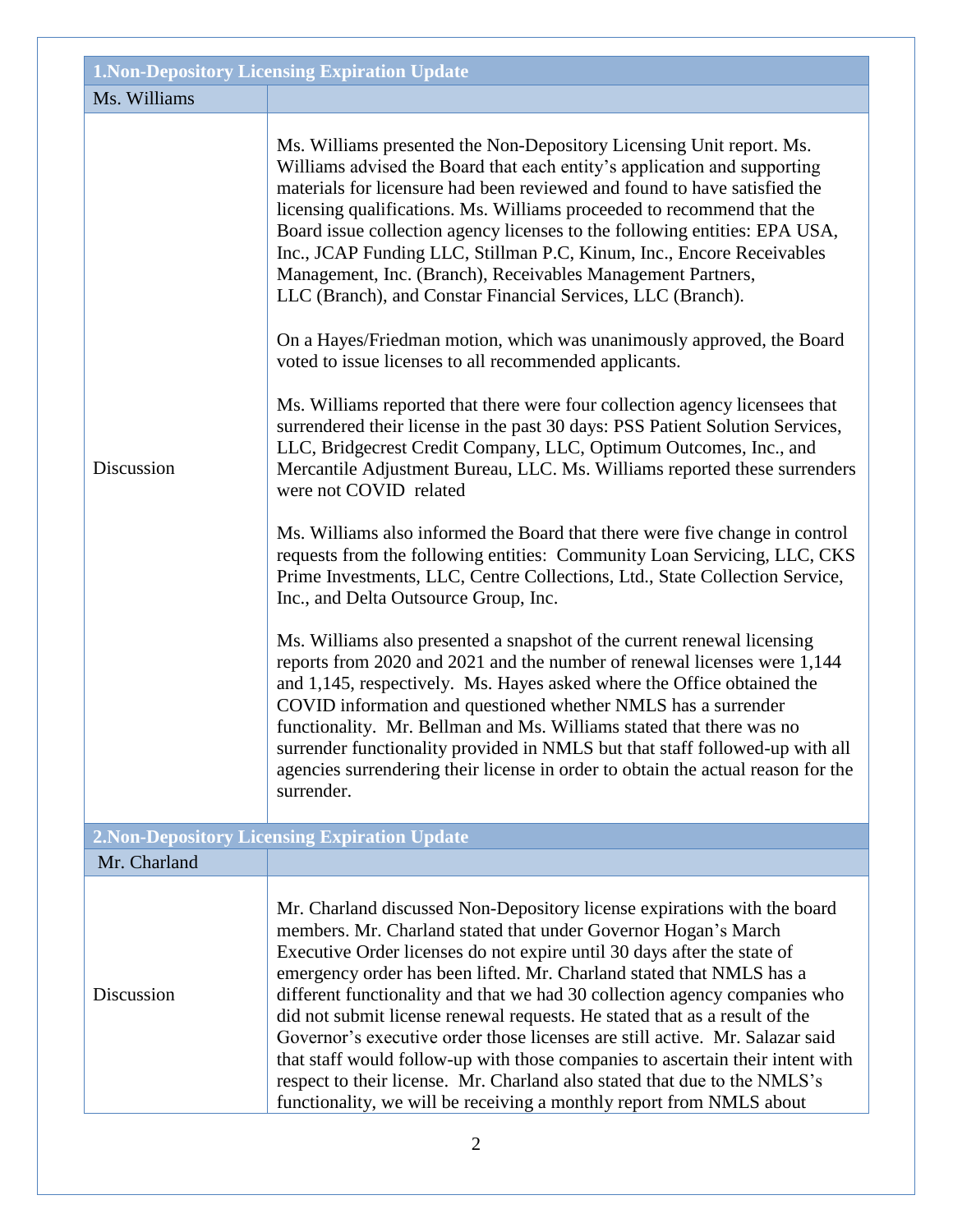licensing expirations from 1/31/21 onwards and we will continue to receive these reports until the State of Maryland emergency order has been lifted.

| <b>3. Consumer Services Unit Report</b> |                                                                                                                                                                                                                                                                                                                                                                                                                                                                                                                                                                                      |
|-----------------------------------------|--------------------------------------------------------------------------------------------------------------------------------------------------------------------------------------------------------------------------------------------------------------------------------------------------------------------------------------------------------------------------------------------------------------------------------------------------------------------------------------------------------------------------------------------------------------------------------------|
| Ms. Wynn                                |                                                                                                                                                                                                                                                                                                                                                                                                                                                                                                                                                                                      |
| Discussion                              | Ms. Wynn presented the Consumer Services Unit Complaint report in the<br>absence of Ms. Mack. Ms. Wynn advised that the 69 debt collection<br>complaints were received so far in FY21 and nine complaints are currently<br>open (which includes some carried over from FY20). The Unit has closed<br>91 cases since July 1, 2020. Further, Ms. Wynn compared complaints by<br>fiscal year, noting a declining trend from 2013 through 2020 from 615, 504,<br>375, 261, 205, 181 and 127 respectively but also noting that complaints are<br>increasing by 24.5% in Fiscal Year 2021. |
| <b>4. Enforcement Unit Report</b>       |                                                                                                                                                                                                                                                                                                                                                                                                                                                                                                                                                                                      |
| Ms. Allen                               |                                                                                                                                                                                                                                                                                                                                                                                                                                                                                                                                                                                      |
| Discussion                              | Ms. Allen presented the Enforcement Unit report. She reported that there<br>are seven collection agency cases in pre-charge status.                                                                                                                                                                                                                                                                                                                                                                                                                                                  |

| <b>5. Legislative session and Agency Rules</b> |                                                                                                                                                                                                                                                                                                                                                                                                                                                                                                                                                                                                                                                                                                                                                                                                                                                                                                                                                                                                                                                                                                                                                    |
|------------------------------------------------|----------------------------------------------------------------------------------------------------------------------------------------------------------------------------------------------------------------------------------------------------------------------------------------------------------------------------------------------------------------------------------------------------------------------------------------------------------------------------------------------------------------------------------------------------------------------------------------------------------------------------------------------------------------------------------------------------------------------------------------------------------------------------------------------------------------------------------------------------------------------------------------------------------------------------------------------------------------------------------------------------------------------------------------------------------------------------------------------------------------------------------------------------|
| Mr. McEvoy                                     |                                                                                                                                                                                                                                                                                                                                                                                                                                                                                                                                                                                                                                                                                                                                                                                                                                                                                                                                                                                                                                                                                                                                                    |
| Discussion                                     | Mr. McEvoy advised the Board that the Office had two pending bills of<br>interest to the board. The first bill is Senate Bill 206 regarding the<br>extension of the State Collection Agency Licensing Board until 7/1/2022.<br>Mr. McEvoy stated that the SB Bill 206 hearing would be on 1/14/21 at<br>11:00 a.m. Mr. McEvoy stated that we would like to submit a letter of<br>testimony on behalf of the board members. Mr. Salazar stated that there is<br>no need to sign the letter and it can be submitted with only the board<br>member's name. The Board members approved the letter with Mr.<br>Friedman explaining that his approval was subject to confirmation that the<br>County management would approve of his signing onto the letter.<br>Mr. McEvoy also discussed Senate Bill 251 regarding the elimination of<br>paper licenses and use of licenses issued by the NMLS system. Mr. McEvoy<br>stated that as per SB 251 no paper licenses will be issued since they can be<br>verified through the NMLS system and the use of this method will be more<br>effective. Mr. McEvoy stated that Pennsylvania, Delaware, Washington, |